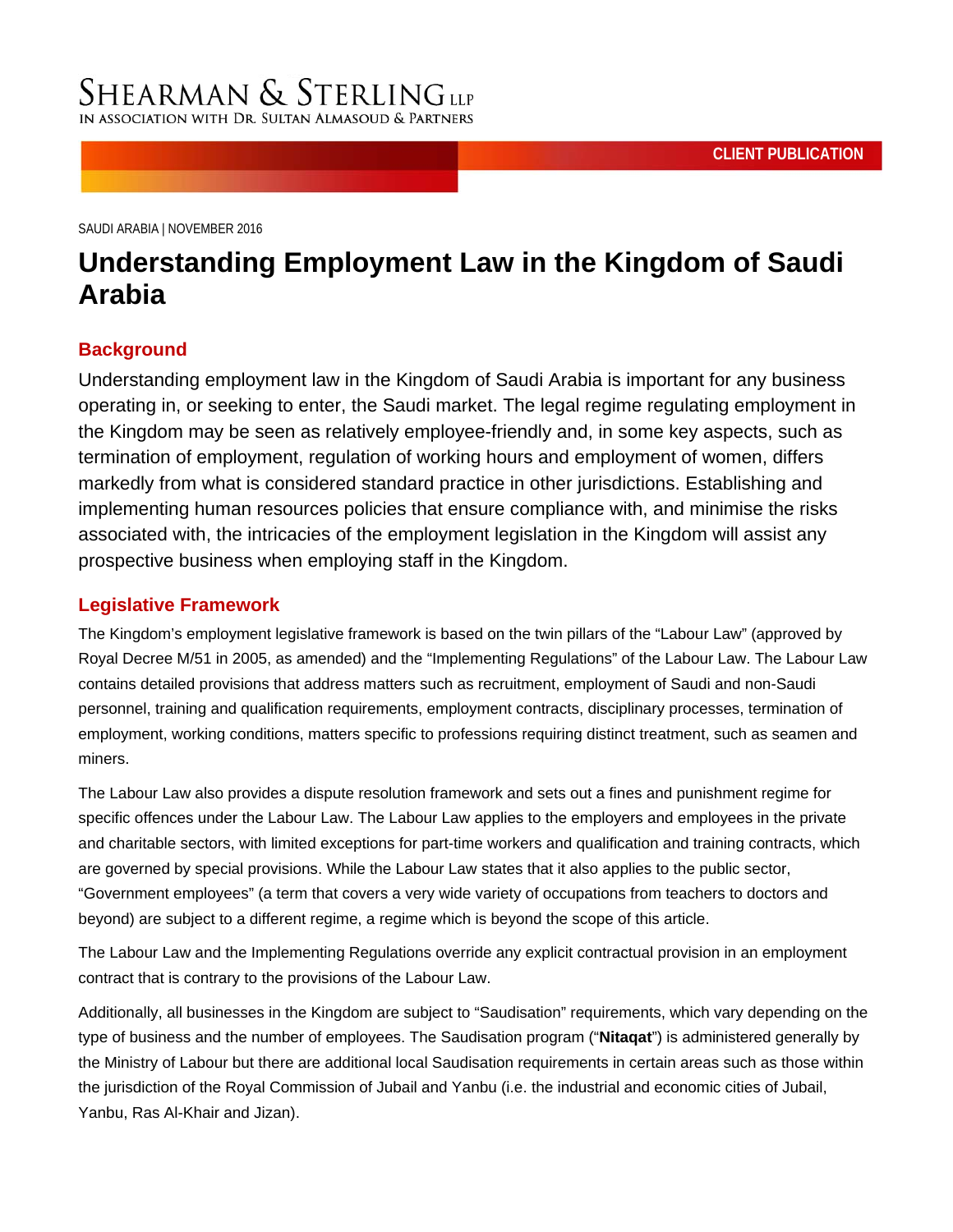## **Key Provisions of the Labour Law**

### **Written Contract**

The Labour Law provides that an employee must be provided with an employment contract. Failure to provide a written contract will result in any term of the agreement being interpreted in favour of the employee.

The Labour Law mandates all records and data kept by the business in relation to its employees, including employment contracts, disciplinary notices and instructions issued by the employer to the employees shall be in the Arabic language. While the language of instructions to the employees will, in practice, vary from business to business, companies operating in English or other languages must ensure that, as a minimum, employment contracts, internal policies, disciplinary and other formal notices issued by the company to the employees include an Arabic version. In addition to complying with the law, by producing its own Arabic/bi-lingual version, the employer controls the Arabic text ensuring that the Arabic text correctly reflects the intended meanings and terms since the Arabic text will prevail in case of any dispute.

The Labour Law permits two types of contracts: term contracts and project-based contracts. Term contracts are further divided into fixed-term contracts and indefinite contracts. Indefinite contracts are contracts that: (a) exceed four years; (b) have no provisions for renewal but have been renewed by course of conduct; or (c) have been renewed three consecutive times. Where the employee is a foreign national, the indefinite contract is limited by the length of the work permit granted to the employee, which means that, in practice, indefinite contracts exist only for employees who are Saudi nationals.

### **Working Hours, Leave and Overtime**

The maximum number of employee working hours is generally eight hours per day or 48 hours per week, with the exception of the holy month of Ramadan, when actual working hours for Muslim employees may not exceed six hours per day or 36 hours per week.

The number of working hours may be raised to nine hours a day for certain categories of employees or in certain industries and operations. The number of daily working hours may be reduced to seven hours for certain categories of employees or in certain industries or operations that are of a hazardous or harmful nature. Hours of work must be arranged so that no employee works more than five consecutive hours without a rest, prayer and meal break, which must not be less than 30 minutes in duration. Employers are prohibited from requiring employees to work more than 11 hours per day and in their first five years of employment, employees are entitled to annual paid leave of at least 21 calendar days. After the first five consecutive years, this period increases to 30 calendar days.

The Labour Law mandates that overtime is paid on the basis of the basic hourly rate (pro-rated, if applicable) plus 50%. Typically, employers in the Kingdom that regularly require their employees to work overtime pay a fixed monthly amount in lieu of the actual overtime payment, calculated by reference to the overtime worked, as it can save money and reduces the administrative burden of keeping track of overtime worked. However, as a recent labour case has shown, such payments will be treated under the Labour Law as a bonus requiring payment irrespective of overtime actually worked and the employer may still be required to make additional payments to employees for the overtime worked. Furthermore, as it is impossible to unilaterally change such a policy once established, consent of employees will need to be obtained to abolish any such policy once it is in place.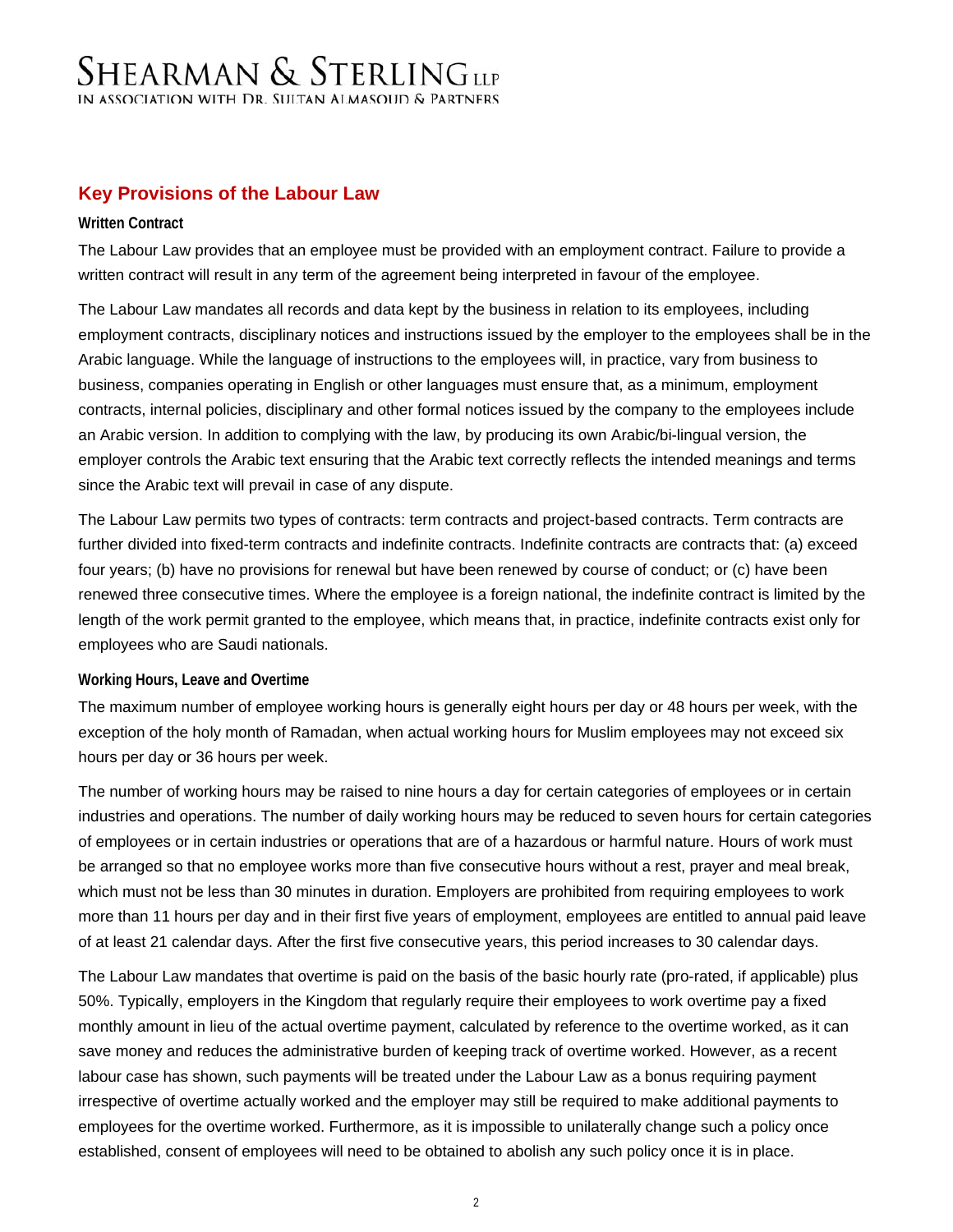### **End-of-Service Benefit**

When an employee's employment ends, the employer must pay an end-of-service benefit to the employee. The provisions relating to payment of end-of-service benefits vary depending on the circumstances, like the length of service, whether the employee resigned or the term of employment has expired or the employee was made redundant. Higher end-of-service benefits are paid in cases where the term of employment has expired or there has been a permissible redundancy.

Where employment is terminated as a result of redundancy or expiry of the term of employment, the employer is obliged to pay the employee an end-of-service benefit equal to the sum of (a) one half month's wage for each of the first five years of employment; and (b) one month's wage for each additional year of employment.

The end-of-service benefit is calculated on the basis of the last wage and the employee is entitled to an end-ofservice benefit for the portions of the year, pro-rated annually. The employer and employee may contractually agree that the wage used as a basis for calculating the end-of-service benefit would not include all or some of the commissions, sales percentages and similar wage components paid to the employee, which are, by definition, variable in nature.

Where employment is terminated as a result of the employee's resignation, the employee is entitled to:

- one third of the award after a term of employment of no less than two consecutive years and no more than five years;
- two thirds of the award if the term of employment is in excess of five successive years but less than ten years; and
- the full award if the term of employment amounts to ten or more years.

### **Probation Period**

The Labour Law permits an employee to be hired on a probationary basis, provided that this is expressly stated in the contract of employment. The probation period may be up to a maximum of 90 days, excluding public holidays and sick leave. The probation period may be extended up to 180 days, if agreed in writing by the employer and the employee.

An employee is not permitted to be subject to more than one probation period with the same employer. The only exception to this requirement, subject to the written consent of both parties, is where a current employee is offered a new position that involves a different profession or nature of work to the one that employee is currently employed in.

The probation period permits either party to terminate the contract of employment during such period unless the contract of employment expressly grants the right of termination to only one of the parties. Termination of the contract of employment during the probation period does not entitle the employer or the employee to compensation nor does it entitle the employee to receive an end-of-service benefit.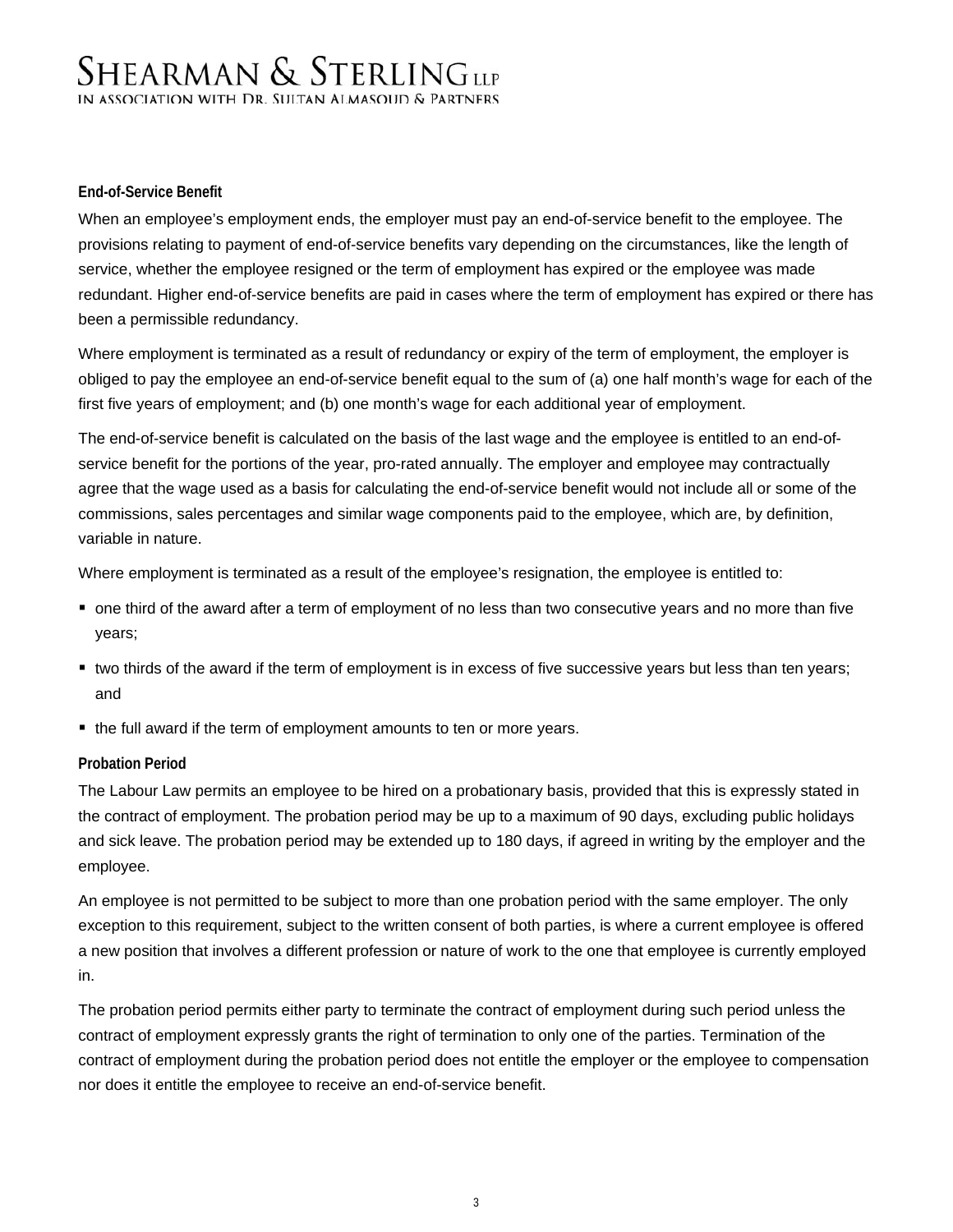### **Internal Regulations**

The Labour Law requires every employer to prepare internal regulations, which must be based on the draft regulations provided by the Ministry of Labour. The internal regulations must be approved by the Ministry of Labour. The employer is responsible for ensuring that its employees are aware of the internal regulations of the employer and are able to access the internal regulations easily. The internal regulations generally include the disciplinary procedures outlined within the Labour Law and the Implementing Regulations as well as the employers' policy in relation to sick leave, annual leave and other administrative matters.

### **Disciplinary Matters**

Employers are not permitted to take disciplinary action against employees until:

- the employee has been notified in writing of the basis for such disciplinary action;
- the employee has been questioned by the employer and been given the opportunity to present a defence, if any; and
- the minutes of the employee's responses to the questions of the employer and the employee's defence (if applicable) have been recorded and placed in the employee's file.

The employer's questioning of the employee may be verbal in cases of minor violations and the penalty for minor violations must not go beyond a warning or a one day deduction of the employee's salary. The employee must be notified in writing of any decision by the employer to impose a penalty.

The Labour Law provides an exhaustive list of disciplinary penalties that an employer may utilise in dealing with breaches of employee conduct and other issues. The permitted penalties include warnings, fines, the ability to withhold an allowance or postpone it for a period not exceeding one year, postponement of promotion for a period not exceeding one year, suspension from work and withholding of wages and dismissal from work in certain situations.

Each potential disciplinary measure that an employer may impose on its employees must be set out in the employer's internal regulations approved by the Ministry of Labour. The Ministry of Labour's model regulations set out clear procedures in respect of each penalty and the circumstances under which the penalties may be applied. It is typical in the Kingdom for internal regulations of employers to closely reflect the model regulations.

### **Termination of Employment**

#### *General*

The Labour Law does not explicitly permit unilateral termination of employment without cause and termination for redundancy is highly restricted. Termination of employment for cause is subject to strict rules and procedures which, if not followed, are likely to result in wrongful termination giving rise to compulsory compensation awards against employers, in addition to the obligation to pay out end-of-service benefit, unused holiday pay and any allowances and bonuses. This is particularly important in relation to indefinite term contracts as compensation awards are calculated by reference to the length of service and may be significant.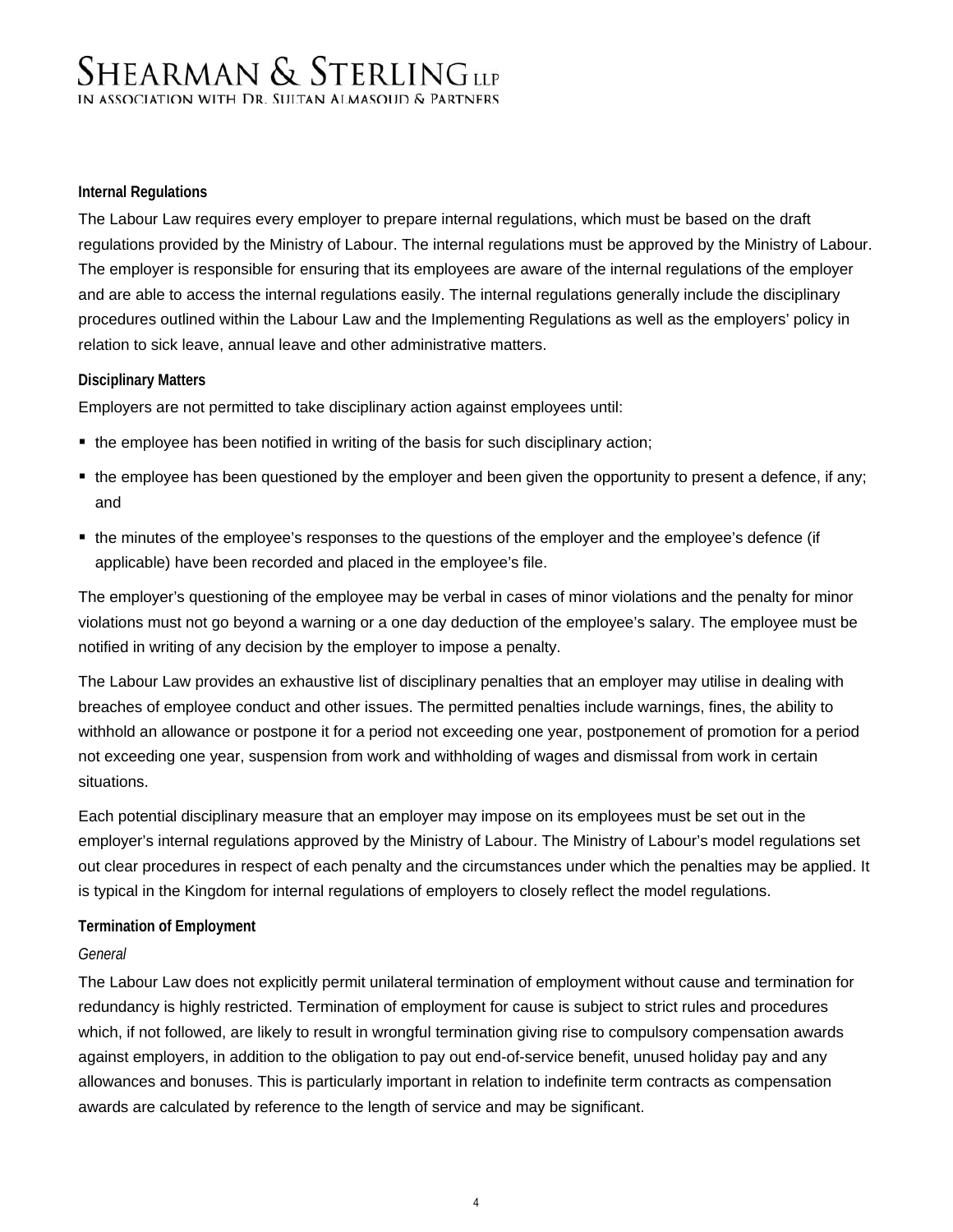An employment contract may be terminated in the following situations:

- **•** by mutual consent of the employer and the employee;
- upon expiry of the employment term specified in the contract, unless the contract has been explicitly, contractually or statutorily renewed. Statutory renewal relates to the situation where the employee commences employment under a fixed term contract and continues to work after the original contract term has expired. In such a case, the contract will convert into an indefinite term contract and will not require further renewal;
- when the employee reaches the age of retirement;
- upon the occurrence of a force majeure event;
- where the business permanently closes (i.e. permitted redundancy);
- where the employer terminates the entirety of the activity in which the employee is employed (i.e. permitted redundancy);
- for cause;
- **for other reasons permitted by law.**

### *Termination Without Notice for Cause*

The Labour Law provides an exhaustive list of circumstances under which an employer is permitted to terminate an employment contract without prior notice. In such circumstances, the employee also loses the entitlement to an end-of-service award or an indemnity. The employee must be given the opportunity to state its objections to such termination and "be heard" in order for any such termination of employment to be lawful.

Any employment contract may be terminated, without an award, prior notice or indemnity, if:

- during or by reason of the employment, the employee assaults the employer, the manager in charge or any of their superiors;
- the employee fails to perform essential contractual obligations or obey legitimate orders, or if, in spite of written warnings, the employee deliberately fails to observe the instructions related to the safety of work and employees as may be posted by the employer in a prominent place;
- it is established that the employee has committed an act of misconduct or an act infringing on honesty or integrity;
- the employee deliberately commits any act or omission with the intent of causing material loss to the employer, provided that the latter shall report the incident to the appropriate authorities within twenty-four hours from being aware of such occurrence;
- the employee commits forgery in order to secure employment;
- the employee is hired on probation;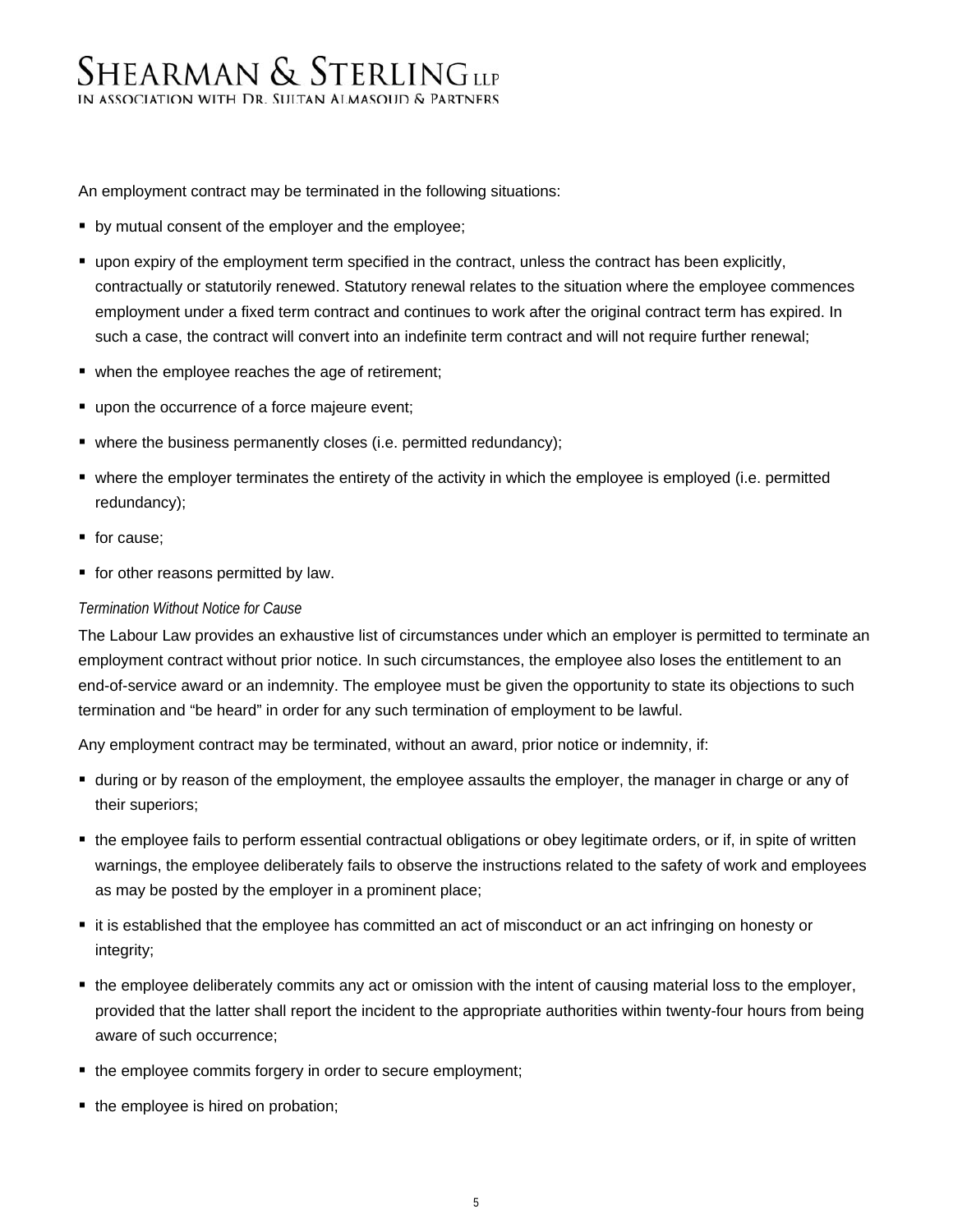- the employee is absent without valid reason for more than 30 days in one year or for more than 15 consecutive days, provided that the dismissal is preceded by a written warning from the employer to the employee issued where the latter is absent for 20 days in aggregate or for ten consecutive days;
- the employee unlawfully takes advantage of his/her position for personal gain; or
- the employee discloses work-related industrial or commercial secrets.

### *Redundancy*

The Labour Law permits termination of employment contracts by employers due to redundancy in two circumstances: permanent closure of the business and termination of a particular activity within the business. It should be noted that the "termination of particular activity" contemplates redundancies resulting from closure of departments or divisions within the business rather than downsizing a particular department or a division.

### *Compensation for Wrongful Termination / Dismissal*

The Labour Law sets out the minimum compensation payable by employers to employees who have been dismissed without valid reason. The parties may agree higher amounts but are not able to contract out of the minimum compensation provisions. For indefinite contracts, compensation is calculated at 15 days' pay for every year of employment or two months' pay, whichever is greater. For fixed term contracts, compensation is calculated as wages for the remainder of the employment term or two months' pay, whichever is greater. Compensation in project-based employment contracts will depend on the nature of the work, term of employment and the expected duration of the contract.

#### *Notice Periods for Indefinite Contracts*

Employers intending to terminate indefinite employment contracts must give employees at least: (a) 60 days' notice where the employee is paid monthly; and (b) 30 days' notice where the employee is paid fortnightly, weekly or daily. Payment in lieu of notice is permitted upon agreement by both parties.

#### *Effects of Termination Notice*

If an employer serves a termination notice on an employee, the employee obtains a statutory right to paid time-off in order to seek alternative employment. The Labour Law mandates that such period shall be one full day or eight hours per week, as a minimum. The employee may determine such days at their own discretion upon at least one day's notice to the employer. The employer may also excuse the employee from work obligations during the notice period, provided that the employee's employment term runs until the end of the notice period and the employer commits to pay the employee's end-of-service benefit calculated up to the end of the notice period.

#### **Non-Compete and Non-Solicitation Clauses**

The Labour Law expressly permits inclusion of non-compete and non-solicitation clauses in employment contracts. Such clauses must meet stringent conditions to be enforceable, are limited to a maximum of two years and must have a one year "after the event" limitation period.

### **Transfer of Employees on Sale of the Business**

The Labour Law provides that if a business, or a part of it, is assigned/transferred to another person, whether it is an individual or a corporate entity, the new owner must provide the employees with all the rights and privileges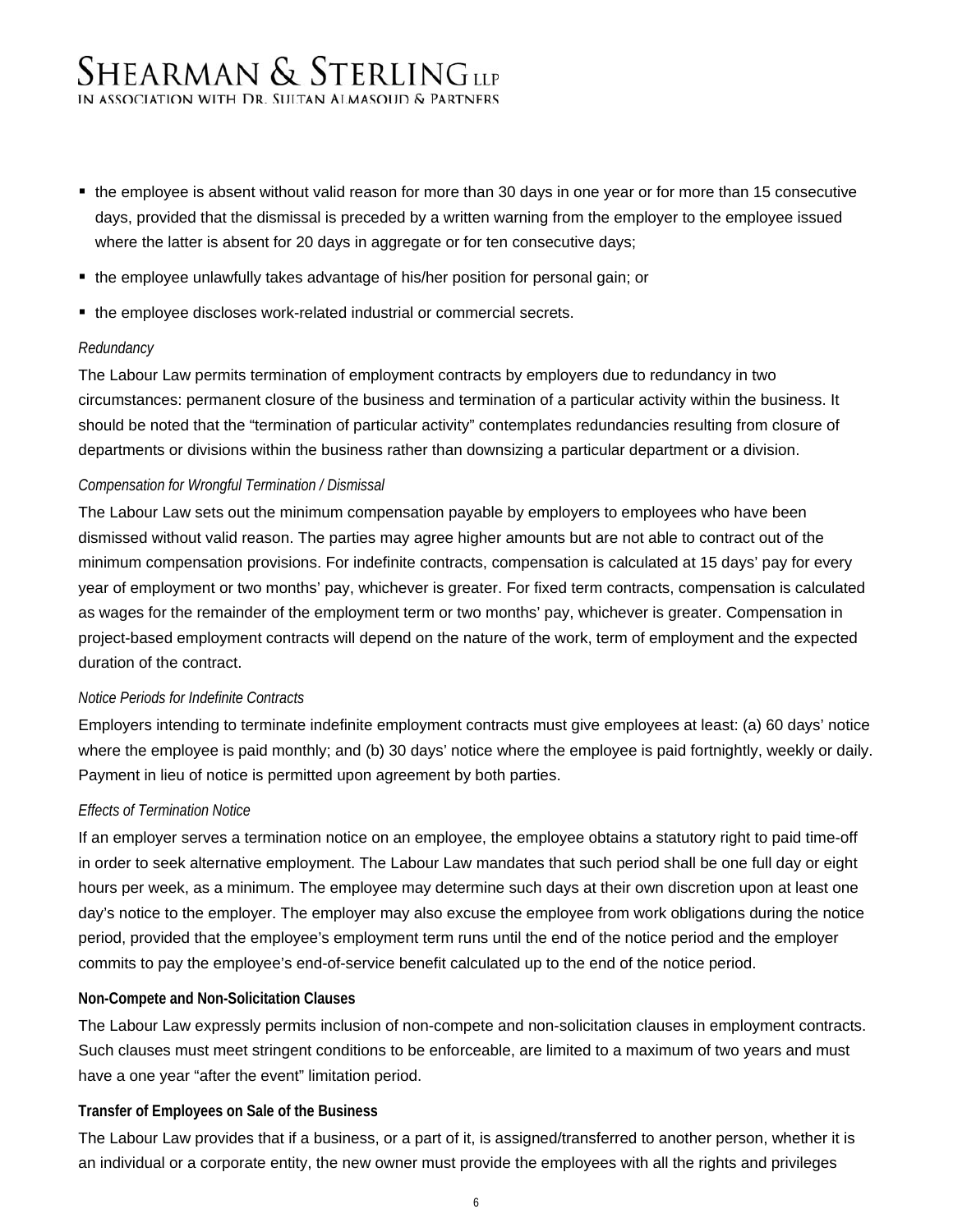which the original employer provided. Neither the unilateral change of terms of employment nor compulsory redundancy are permitted by law, other than in limited circumstances. For this reason, any potential business acquisition should not be completed before a thorough due diligence of employment contracts, accumulated end-ofservice benefits and bonuses and allowances that have been granted to employees either contractually or customarily as the employer may not withdraw such benefits, bonuses and allowances without the consent of the employee(s) affected.

### **Disputes**

Disputes are dealt with by the local Commissions for Settlement of Labour Disputes which, as practice shows, are generally pro-employee. A labour dispute would generally originate with the local Labour Office, which is part of the Ministry of Labour. The Labour Office would ordinarily attempt to explore the possibility of resolving the dispute with the employer. If no amicable resolution can be reached, the dispute will progress to the First Instance Commission for Settlement of Labour Dispute. The decision of the First Instance Commission may be appealed to the Higher Commission for Settlement of Labour Disputes.

Ordinarily, limited cost awards are made against the losing party in a labour dispute. Practice shows that, in most cases, no costs are awarded and when such awards are made they seldom reflect the actual costs incurred. As the costs of a labour dispute are potentially significant for an employer and are not usually recoverable in full or at all, employers must implement and follow robust HR policies and procedures and obtain professional legal advice where necessary to mitigate this cost risk.

## **Saudisation**

The current Saudisation regulations require all private sector entities to employ a minimum percentage of Saudi nationals. Certain positions are restricted solely to Saudi nationals, such as human resources personnel, receptionists, treasurers and civil security guards. The Saudisation regulations are administered by the Ministry of Labour under the "Nitaqat System."

Under the Nitaqat System, each employer is awarded a rating (red, yellow, low green, mid green, high green or platinum) that is based on specific requirements for the industry, size of the employer's enterprise and other factors. These requirements are subject to regular change. The Saudisation program is being implemented in stages and implementation of the third stage, named "Balanced Nitaqat," is due to commence from 11 December 2016.

Under the current proposals for the third stage, it is envisaged that a points based system will be implemented with points awarded for the percentage of staff who are Saudi, the average salary of Saudi staff, percentage of women staff, the number of years of service of Saudi nationals and the percentage of Saudi nationals with a higher salary. This represents a significant change from the current system which uses only the number of Saudi employees as a determining factor in the calculation of Nitaqat rating of the employer. Additionally, there are concurrent Saudisation plans that operate in industrial areas such as Jubail and Yanbu and Saudi Aramco has different targets for Saudisation to the national targets.